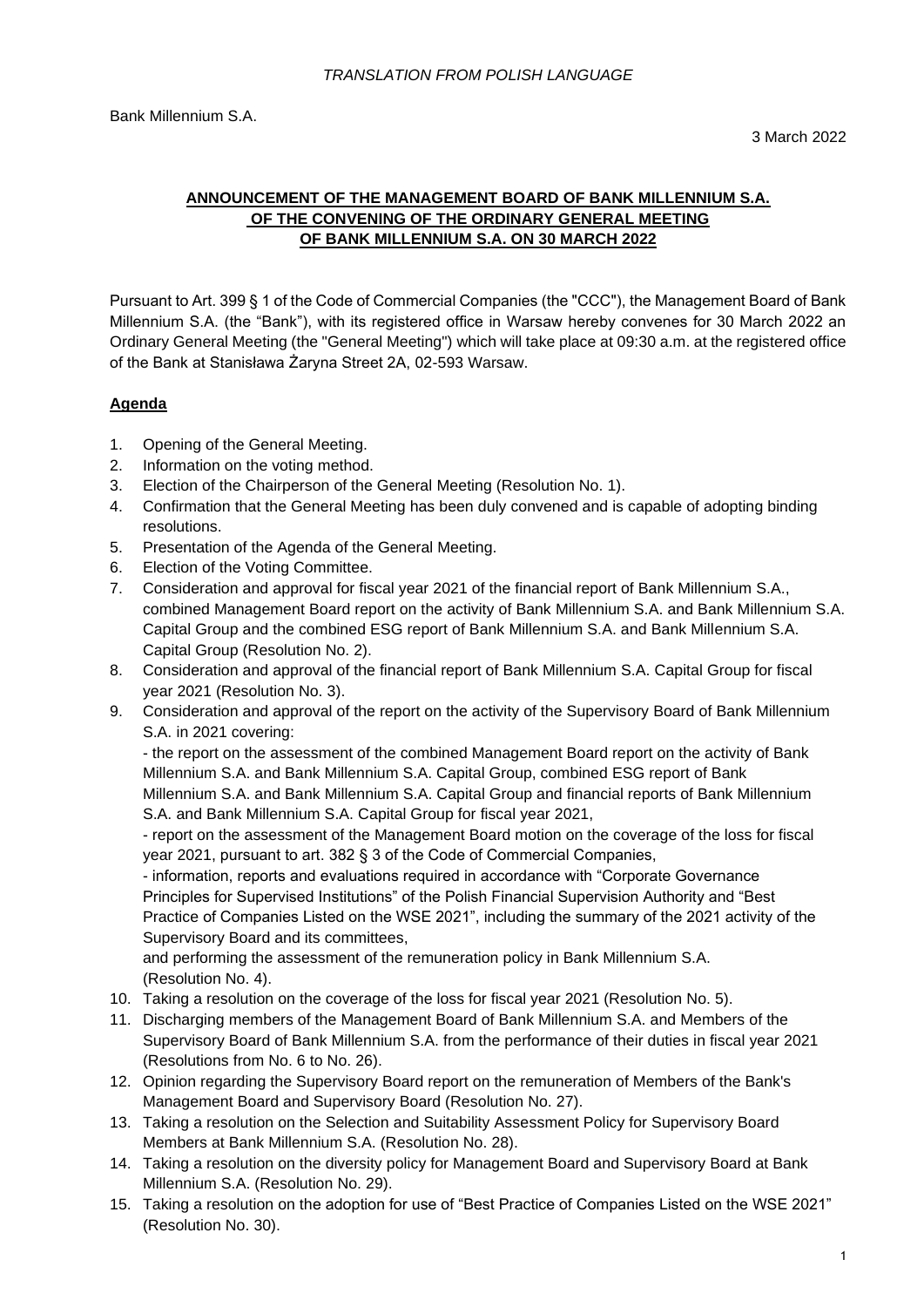- 16. Taking a resolution on amendments to the Articles of Association of Bank Millennium S.A. (Resolution No. 31).
- 17. Taking a resolution on amendments to the Bylaws of the General Meeting of the Shareholders of Bank Millennium S.A. and determination of their consolidated text (Resolution No. 32).
- 18. Information on the Bylaws of the Supervisory Board of Bank Millennium S.A. (Resolution No. 33).
- 19. Presentation of important elements of the contents of the Millennium Dom Maklerski S.A. Division Plan of 10 May 2021, Management Board Report of 10 May 2021 justifying division of the company Millennium Dom Maklerski S.A., auditor's opinion and any and all important changes with regard to assets and liabilities that occurred between the date of the Division Plan preparation and the date of adoption of resolution on division of Millennium Dom Maklerski S.A.
- 20. Taking a resolution in the matter of division of Millennium Dom Maklerski S.A. (Resolution No. 34).
- 21. Closing of the General Meeting.

### *Draft amendments to the Articles of Association*

The Management Board hereby announces draft amendments to the Articles of Association of Bank Millennium S.A. (Resolution no. 31):

 $1/$  in § 5 sect. 2, after item 12) item 12<sup>1</sup>) shall be added, reading:

"12<sup>1</sup>) credit and loan intermediation,";

2/ in § 18 sections 3-5 shall read:

"3. Most members of the Audit Committee, including its chairman, are independent of the Bank. Members of the Committee have knowledge and skills in the financial (banking) sector, while at least one member of the Committee has knowledge and skills as regards accounting or auditing financial statements.

4. The Audit Committee shall meet on an ordinary basis at least once a quarter and in an extraordinary manner, convened by the Chairman of the Supervisory Board on his initiative or at the request of a member of the Supervisory Board or the Management Board submitted to him.

5. To the extent permitted by law, the tasks of the Audit Committee include, in particular:

- 1/ presenting recommendations to the Supervisory Board regarding the selection of an audit firm, monitoring financial audit activities, in particular conducting the audit entrusted to it by the audit firm, controlling and monitoring the independence of the statutory auditor and the audit firm, including in a situation where the audit firm provides services to the Bank, other than audit of financial statements,
- 2/ preparing the policy and procedure for selection of the auditing company as well as terms of provision of non-auditing services by such company and entities related to it,
- 3/ monitoring effectiveness of internal control and risk management systems as well as the process of financial reporting,
- 4/ submitting recommendations aimed at ensuring the reliability of the financial reporting process at the Bank, as well as the effectiveness of internal control systems and risk management as well as internal audit systems,
- 5/ moving to the Supervisory Board that it requests the Management Board to assign funds or other means necessary for performance of activities by the Audit Committee,
- 6/ approving own internal regulations."

The existing wording of sections 3-5 in § 18:

- "3. Most members of the Audit Committee, including its Chairman, shall be independent. The members of the Committee shall have knowledge and skills in the field of the financial sector and at least one Committee member shall have knowledge and skills in accounting or auditing of financial statements.
- 4. The Audit Committee shall meet ordinarily, at least once a quarter and, extraordinarily, whenever convened by the Chairman of the Supervisory Board, at his/her own initiative or at the request of any of the Supervisory Board or Management Board member, filed with the Chairman of the Supervisory Board.
- 5. The Audit Committee shall exercise control to the extent permitted by law, in particular:
	- 1/ present to the Supervisory Board a recommendation of the audit firm to be selected, permanently monitor the activities of the Bank's chartered auditor and audit firm, and control, as well as issue evaluations as to their independence and other relations with the Bank,
	- 2/ prepare a policy and procedure of selecting the audit firm and conditions of providing non-audit services by such firm and its related entities,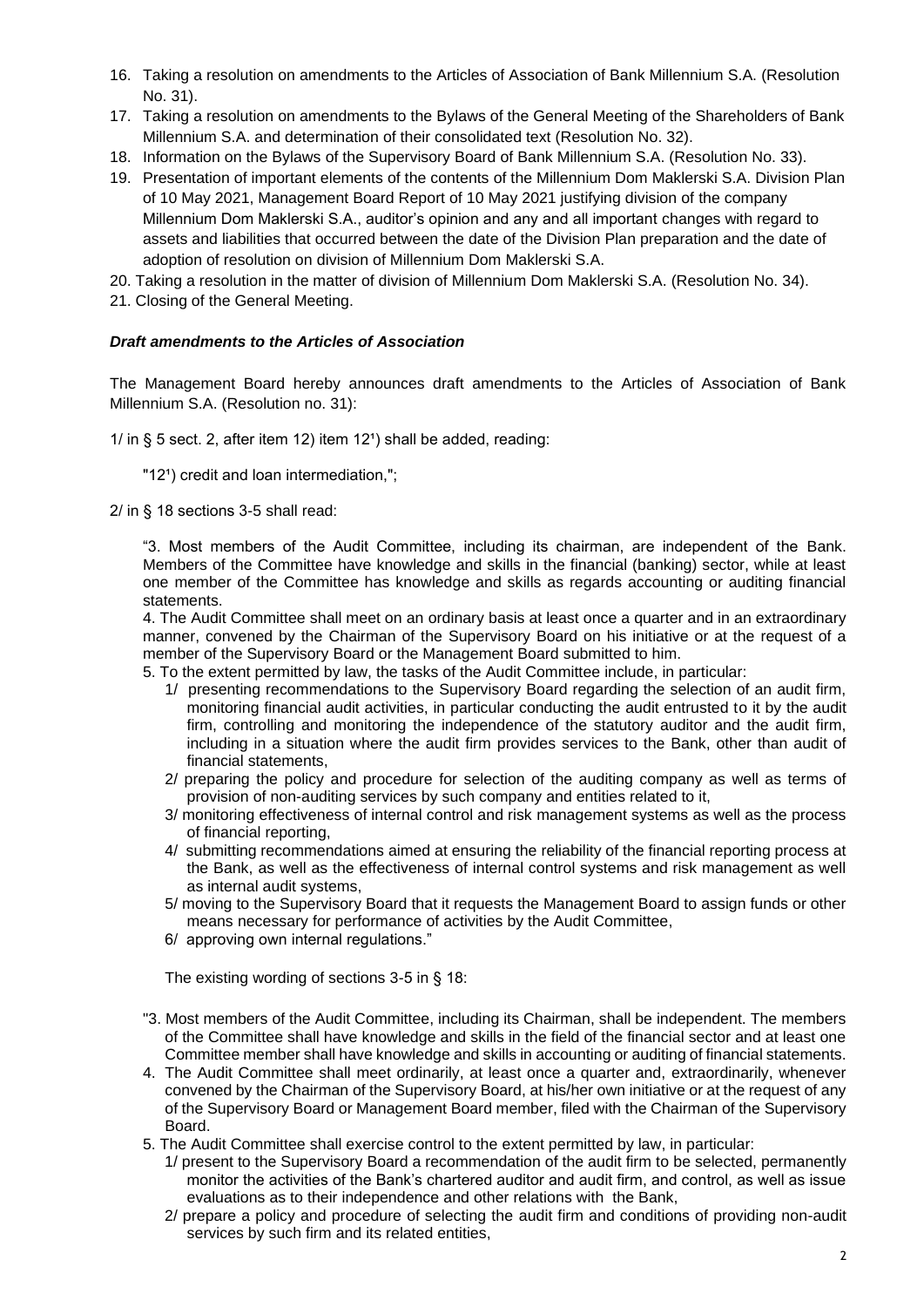- 3/ monitor on a permanent basis the effectiveness of internal control and risk management systems, and systems and processes of financial reporting,
- 4/ evaluate and monitor control systems, including the reception and processing of complaints and related doubts, reported by employees or identified independently,
- 5/ request the Supervisory Board to apply to the Management Board for funds or other means of any other nature necessary for conducting of activities by the Audit Committee,
- 6/ as a result of performed activities propose to the Supervisory Board to request the Management Board to apply such measures or amendments as the Audit Committee may deem pertinent, whereas the Audit Committee take steps to acquire independent counselling, if necessary,
- 7/ approve its own internal regulations".

### **Information for shareholders**

The Management Board informs that only the following persons have the right to take part in the General Meeting, pursuant to art.  $406^1$ , art.  $406^2$  and art.  $406^3$  of the Code of Commercial Companies:

- (i) persons who are the Bank's shareholders (i.e. persons authorised under registered or bearer shares) sixteen days before the date of the General Meeting, i.e. on 14 March 2022 (day of registration of participation in the General Meeting, hereinafter referred-to as "Registration Day") provided that they present to the undertaking keeping their securities account or holder of the aggregate account, on which their shares are recorded (hereinafter: "Issuer"), a demand to issue a registered certificate of right to take part in the General Meeting, in the period from the day of announcement of convening the General Meeting, i.e. 3 March 2022, until the first weekday after Registration Day, i.e. 15 March 2022 ("Demand to Issue a Certificate"),
- (ii) pledgees and usufructuaries, who have voting rights, if setting-up in their favour of a limited property right is registered on the securities account on Registration Day, and if they presented to the Issuer the Demand to Issue a Certificate, in the period specified in point (i) above.

At the same time, in the context of the above, the Management Board notes that, from 1 March 2021, due the coming into force of regulations on obligatory dematerialisation of shares of joint stock companies, the Code of Commercial Companies shall be changed so that i.a. provisions shall be revoked, which concern keeping by joint stock companies of a shares register (in which i.a. information was entered regarding persons of shareholders authorised under registered shares as well as share pledgees and usufructuaries). This means that from 1 March 2021 there is no possibility to take part in the General Meeting on the basis of an entry in the shares register, because the amendment of the law resulted in cessation of keeping the shares register (the Bank ceased to keep the shares register from end of the day of 28 February 2021).

Thus shareholders who in previous years due to an entry in the shares register did not perform any activities for the purpose of taking part in the General Meeting, from 1 March 2021 are obliged to perform the activities, mentioned in point (i) above. Moreover the Management Board notes that shareholders, who want to take part in the General Meeting and hold registered shares of the Bank, which remain registered in the register of the issue sponsor kept by Millennium Dom Maklerski S.A. should present in the period specified in point (i) above, a Demand to Issue a Certificate with respect to Millennium Dom Maklerski S.A., ul. Marszałkowska 136, 00-004 Warszawa, from 9.30 a.m. to 3.30 p.m. In order to obtain detailed information on the matter, a shareholder may contact Millennium Dom Maklerski S.A. by phone (during 9.30 a.m.-4.30 p.m.): phone No. 801 601 601 or by electronic mail: [POK\\_Warszawa@millenniumdm.pl](mailto:POK_Warszawa@millenniumdm.pl/)

Upon demand of the holder of rights under the Bank's shares, pledgee or usufructuary in the wording of the registered certificate of right to take part in the General Meeting, part or all of the Bank's shares, registered on the securities account, should be identified.

Based on received Demands to Issue a Certificate and issued registered certificates of right to participate in the General Meeting, the Issuer as well as Millennium Dom Maklerski SA as the keeper of the issue sponsor's register for the Bank's registered shares, shall furnish Krajowy Depozyt Papierów Wartościowych SA, with lists being the basis for preparation by Krajowy Depozyt Papierów Wartościowych SA of a list of persons authorised to take part in the General Meeting. The list received from Krajowy Depozyt Papierów Wartościowych SA shall be the basis for preparation by the Bank's Management Board of a list of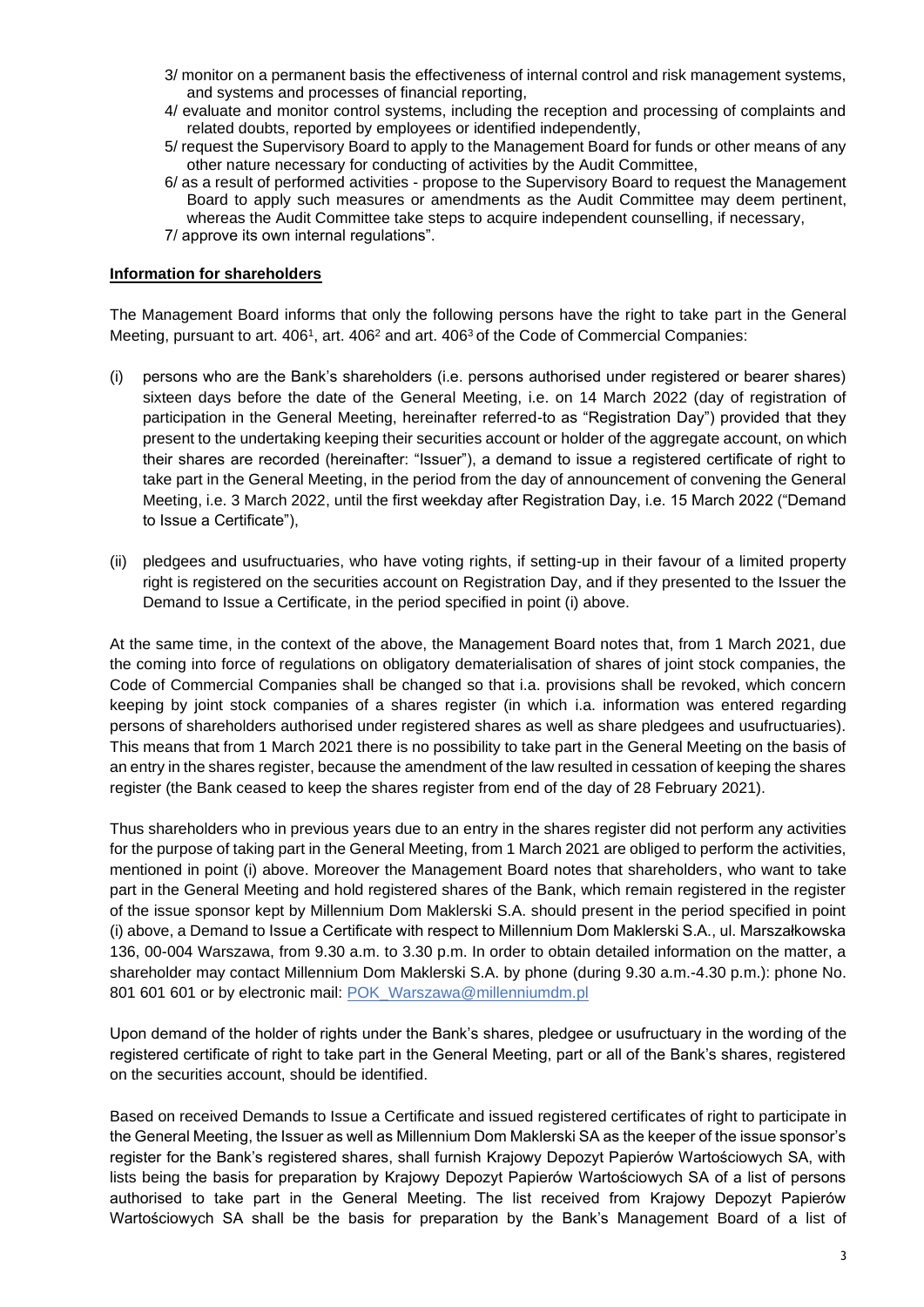shareholders authorised from shares as well as of pledgees and usufructuaries, who have voting rights, eligible for participation in the General Meeting.

The list of shareholders entitled to participate in the General Meeting will be prepared by the Management Board and displayed at the Bank's registered office (i.e. Stanisława Żaryna 2A Street, 02-593 Warsaw) from 9:00 a.m. to 4:30 p.m. during each of the three weekdays before the day of the General Meeting (i.e. between 25 to 29 March 2022).

A shareholder of the Bank may request that the list of shareholders be sent to him free of charge to the electronic delivery address referred to in Article 407  $\S$  1<sup>1</sup> of the CCC or by e-mail, stating the address to which the list should be sent. A shareholder may make the aforementioned request by email to the following address: [wza@bankmillennium.pl](mailto:wza@bankmillennium.pl)

## **Selected rights of shareholders concerning the General Meeting**

A shareholder or shareholders representing at least one twentieth of the Bank's share capital has/have the right to:

- (i) demand that specific matters be put on the agenda of the General Meeting. Such demand should be submitted to the Management Board no later than twenty-one days before the date of the General Meeting, i.e. by 9 March 2022, and should include a draft resolution concerning the proposed item of the agenda and the grounds for the adoption thereof. The demand may be submitted by email to the following address: [wza@bankmillennium.pl,](mailto:wza@bankmillennium.pl)
- (ii) submit to the Bank before the date of the General Meeting in writing, or by email sent to [wza@bankmillennium.pl,](mailto:wza@bankmillennium.pl) proposed resolutions concerning matters put on the agenda of the General Meeting or matters that are to be put on the agenda.

During the General Meeting each shareholder of the Bank may submit resolution proposals concerning matters that have been put on the agenda.

### **Manner of participation in the General Meeting and the exercise of voting rights**

A shareholder who is a natural person may participate in the General Meeting and exercise a voting right in person or by proxy. A shareholder other than a natural person may participate in the General Meeting and may exercise its voting right via a person authorized to express declarations of will on their behalf or by proxy. A power of proxy should be made out in writing or granted in electronic form. A power of proxy granted in electronic form will not require the use of a qualified electronic signature. The Bank should be notified of the granting of a power of proxy in electronic form by an e-mail sent to [wza@bankmillennium.pl](mailto:wza@bankmillennium.pl)

For the purposes of identification of the shareholder granting a power of proxy, the notification of granting the power of proxy in electronic form should include (enclosed):

- (i) when a shareholder is a natural person, a copy of their ID card, passport or another official identity document of the shareholder; or
- (ii) when a shareholder is not a natural person, a copy of an extract from the relevant register or another document confirming the power of a natural person (or natural persons) to represent the shareholder at the General Meeting (e.g. a continuous sequence of powers of proxy).

In case of doubt as regards the authenticity of the copies of the abovementioned documents, the right shall be reserved to demand that the proxy present during the preparation of the attendance list the following documents:

- (i) when a shareholder is a natural person, a copy of the ID card, passport or another official identity document of the shareholder certified to be true by a notary or another entity entitled to certify copies to be true; or
- (ii) when a shareholder is not a natural person, an original or a copy of the extract from the relevant register or another document confirming the power of a natural person (or natural persons) to represent the shareholder at the General Meeting (e.g. continuous sequence of powers of proxy) certified to be true by a notary or another entity entitled to certify copies to be true.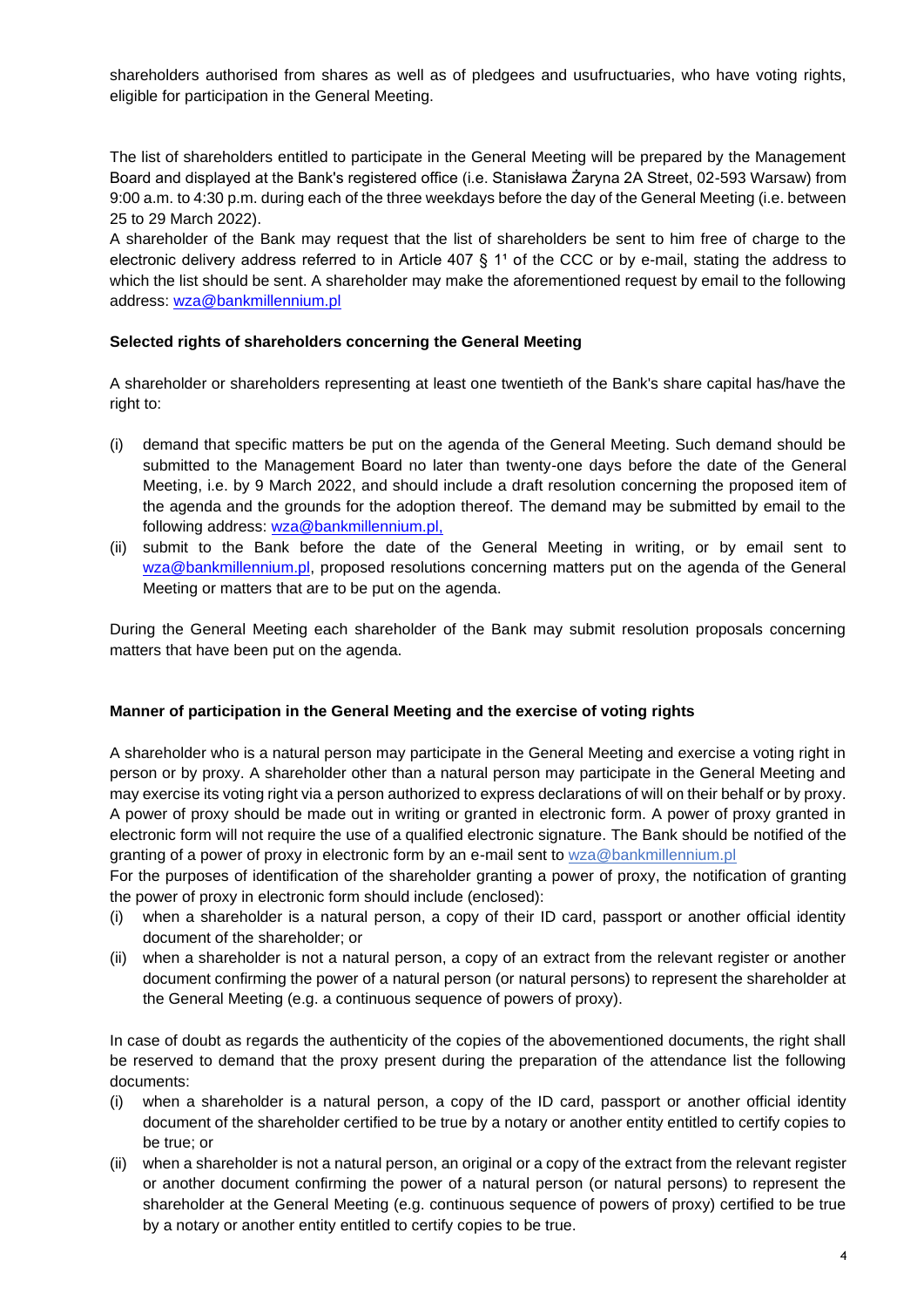For the purposes of identification of the proxy the right shall be reserved to demand that the proxy present during the preparation of the attendance list the following documents:

- (i) when a proxy is a natural person, an ID card, a passport or another official identity document of the proxy; or
- (ii) when a proxy is not a natural person, an original or a copy of the extract from the relevant register or another document confirming the power of the natural person (natural persons) to represent the proxy at the General Meeting (e.g. a continuous sequence of powers of proxy) certified to be true by a notary or another entity entitled to certify copies to be true.

The forms mentioned in Art.  $402<sup>3</sup>$  § 1 item 5 of the CCC which permit the exercise of voting rights by proxy are available on the Bank's website

<https://www.bankmillennium.pl/en/about-the-bank/general-shareholders-meetings> A proxy may also be granted in form other than the aforementioned.

Please also note that in the case of the granting by a shareholder of a power of proxy with a voting instruction, the Bank will not verify whether the proxies exercise the voting rights in accordance with the instructions received from the shareholders. In view of the foregoing, please note that the voting instruction should be delivered to the proxy only.

Shareholder has the right to ask questions on the issues listed out in the General Meeting Agenda. Questions asked by shareholders including demand for information relating to the Bank may be submitted during the General Meeting if such demand is justified by the need to assess an issue listed out in the General Meeting Agenda. The Bank Management Board may provide information in writing outside of the General Meeting if such procedure is justified by important reasons and such information shall be delivered not later than within two weeks from submission of the demand during the General Meeting. Answer shall be deemed to have been given is appropriate information is made available on the Bank's web site in a place designated for shareholder questions and answers thereto. Information shall be refused to be provided if provision of information could cause a harm to the Bank, affiliated company or subsidiary. Member of the Management Board shall have the right to refuse providing information if such provision could constitute grounds for his/her criminal, civil law or administrative liability.

The By-laws of the General Meeting do not provide for the possibility of exercising voting rights by correspondence.

The Management Board informs that the General Meeting shall be broadcast in real time via the Internet.

The real-time broadcast shall be available here: **[https://www.bankmillennium.pl/o-banku/walne](https://www.bankmillennium.pl/o-banku/walne-zgromadzenia-akcjonariuszy)[zgromadzenia-akcjonariuszy](https://www.bankmillennium.pl/o-banku/walne-zgromadzenia-akcjonariuszy)**

## **Materials concerning the General Meeting**

Full text of documentation, which is to be submitted to General Meeting, including draft resolutions or, if adoption of resolutions is not foreseen, comments of the Management Board or of the Supervisory Board regarding matters included on the General Meeting agenda or matters, which are to be included on the agenda before the General Meeting date will be available on the Bank's website: <https://www.bankmillennium.pl/en/about-the-bank/general-shareholders-meetings> The Bank's Management Board also informs that hard copy of the documentation for shareholders will not be provided.

### **Registration of the attendance at the General Meeting**

Persons entitled to participate in the General Meeting will be asked to register and to collect voting cards directly in front of the meeting room half an hour before the commencement of the General Meeting.

### **Other information**